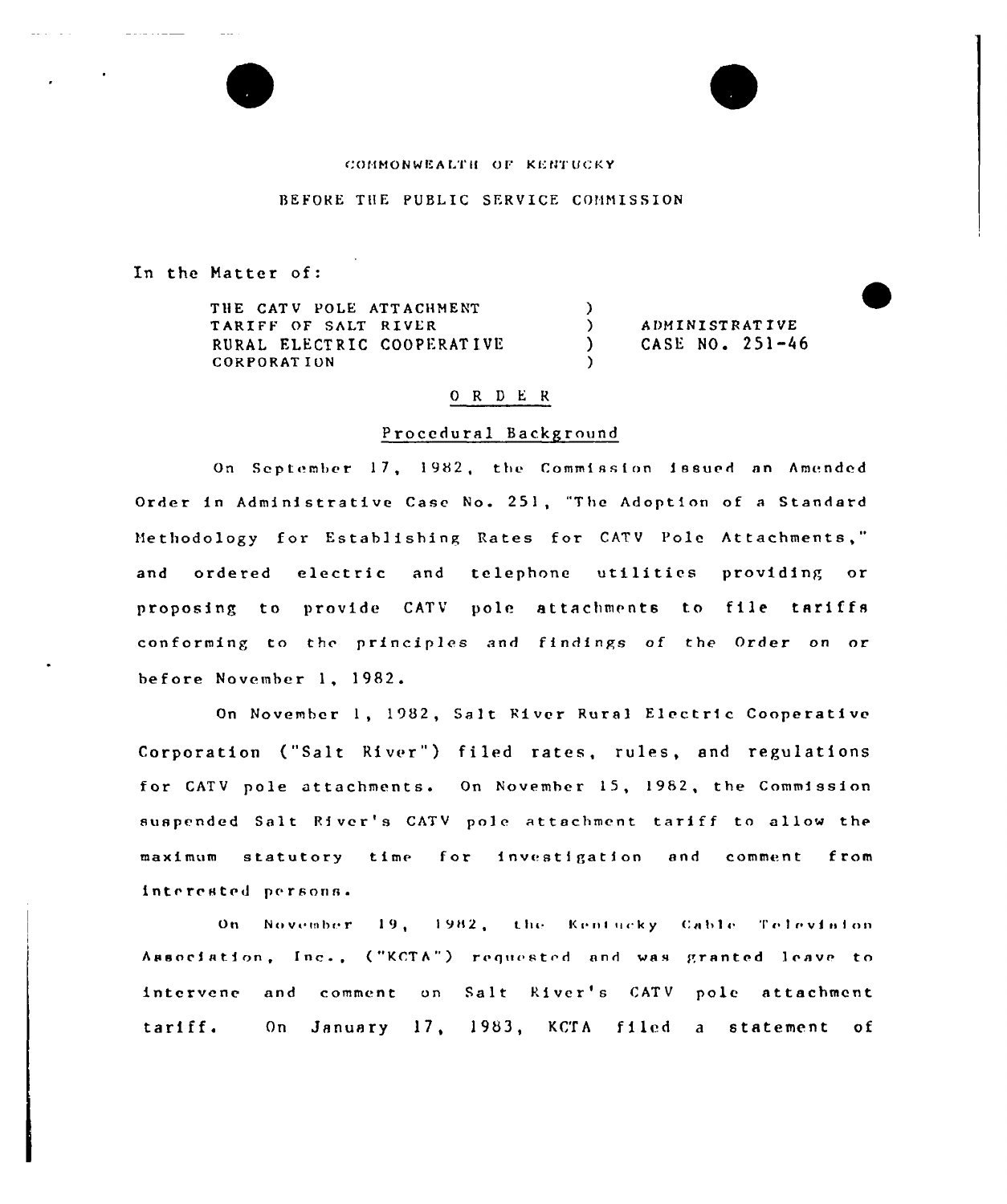

objections to various CATV pole attachment tariffs, including those of Salt River.

# Findings

The Commission, having considered the evidence of record and being advised, is of the opinion and finds that:

1. Salt River's rules and regulations governing CATV pole attachments conform to the principles and findings of the Commission's Amended Order in Administrative Case No. 251, and would be approved, except for the following objections:

- $(a)$ Billing: The late payment provision should be the same as that applied to other customers of Salt River.
- KCTA objects to tariff provisions which disclaim  $(b)$ liability for loss or damage resulting from Salt River's transfer of CATV facilities when the CATV operator has not made the transfers according to the specified timetable. This is a reasonable objection, and Salt River should only disclaim liability in such instances for any consequential damages such  $loss$  $\circ$  f service t o **CATV** as customers.
- KCTA objects to indemnification and hold harmless  $(c)$ provisions which require indemnity from the CATV operator even when Salt River is solely liable. This is a reasonable objection, and should be corrected in the tariff. Salt River may require indemnification and hold harmless provisions in

 $-2-$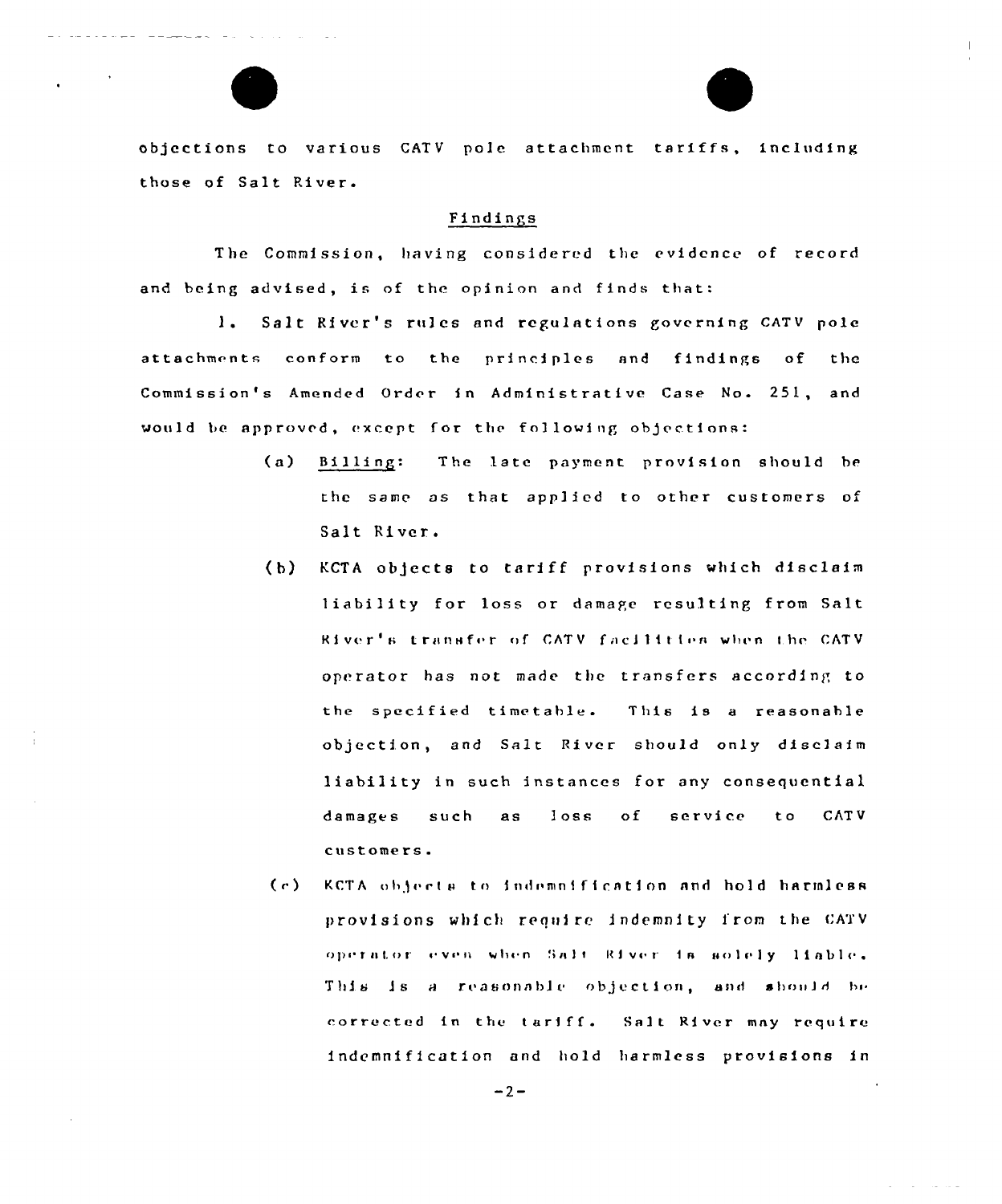cases of alleged sole or joint negligence by the CATV operator, but cannot require same merely because of the existence of CATV attachments and equipment on Salt River's pales.

(d) KCTA objects to lack of tarfff provisions which would provide for reduction or lifting of bonding requirements after the CATV operator has proven to be a reliable customer. This is a reasonable objection. If a bond is furnished by the CATV operator to assure performance of required indemnity and hold harmless provisions, such bond should be in a form and amount reasonably calculated to cover the undertakings specified during the "make-ready" and construction phases of the CATV system's operation.

The amount of the bond may be reduced after the CATV operator has proven itself to be a reliable utility customer. Allowance of such reduction should not he unreasonably denied.

(e) KCTA objects to provisions disclaiming liability If the CATV operator is ever prevented from placing or maintaining attachments on Salt River's poles, or if CATV service is ever interrupted or television service interfered with. This objection is reasonable, although Salt River may have tariff provisions disclaiming

 $-3-$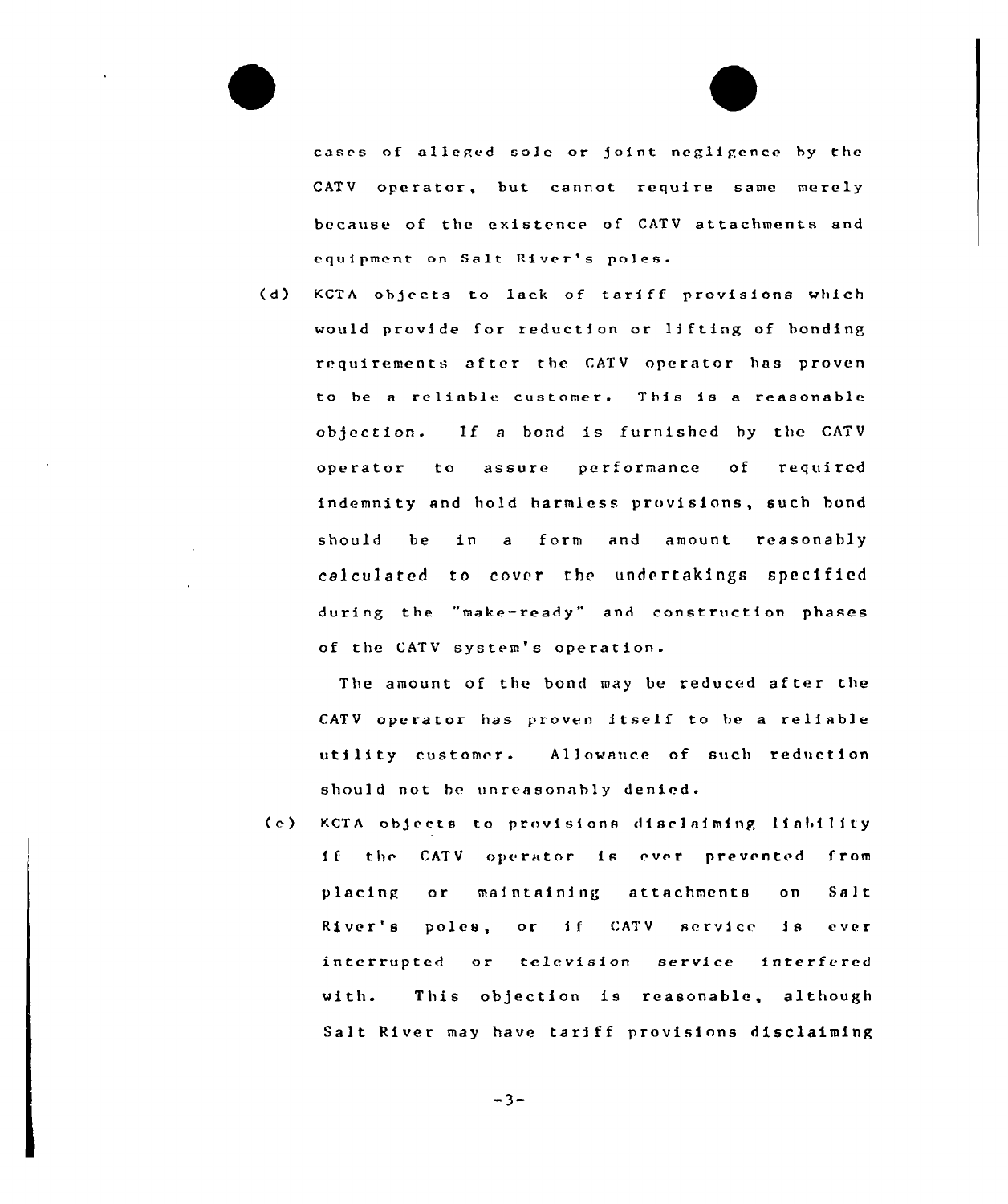liability if the inability of the CATV operator to make attachments is not the fault of Salt River.  $2S$ when municipal franchises  $\alpha$ r CATV right-of-way  $must$  $be$ acouired  $b$  v  $the$ operator prior to making pole attachments.

Similarly, Salt River may not require that it be held harmless when its own negligence results in damage to CATV lines and equipment or interference with CATV service, but may require that it be held harmless when such conditions are caused by situations beyond its control.

 $(f)$ KCTA objects to provisions which require a penalty fee at double the normal rate for changes necessary to correct substandard installations by CATV operators. Specifically, KCTA states that while the Commission's Order in this matter authorizes double billing for unauthorized, substandard attachments, it makes no provision for substandard, but authorized installations.

This objection is unreasonable. While the CATV operator may obtain authorization to make attachments, this can in no way relieve the operator of the responsibility to inaure that attachments are made in a safe manner which adheres to applicable codes such as the National Electric Safety Code.

 $-4-$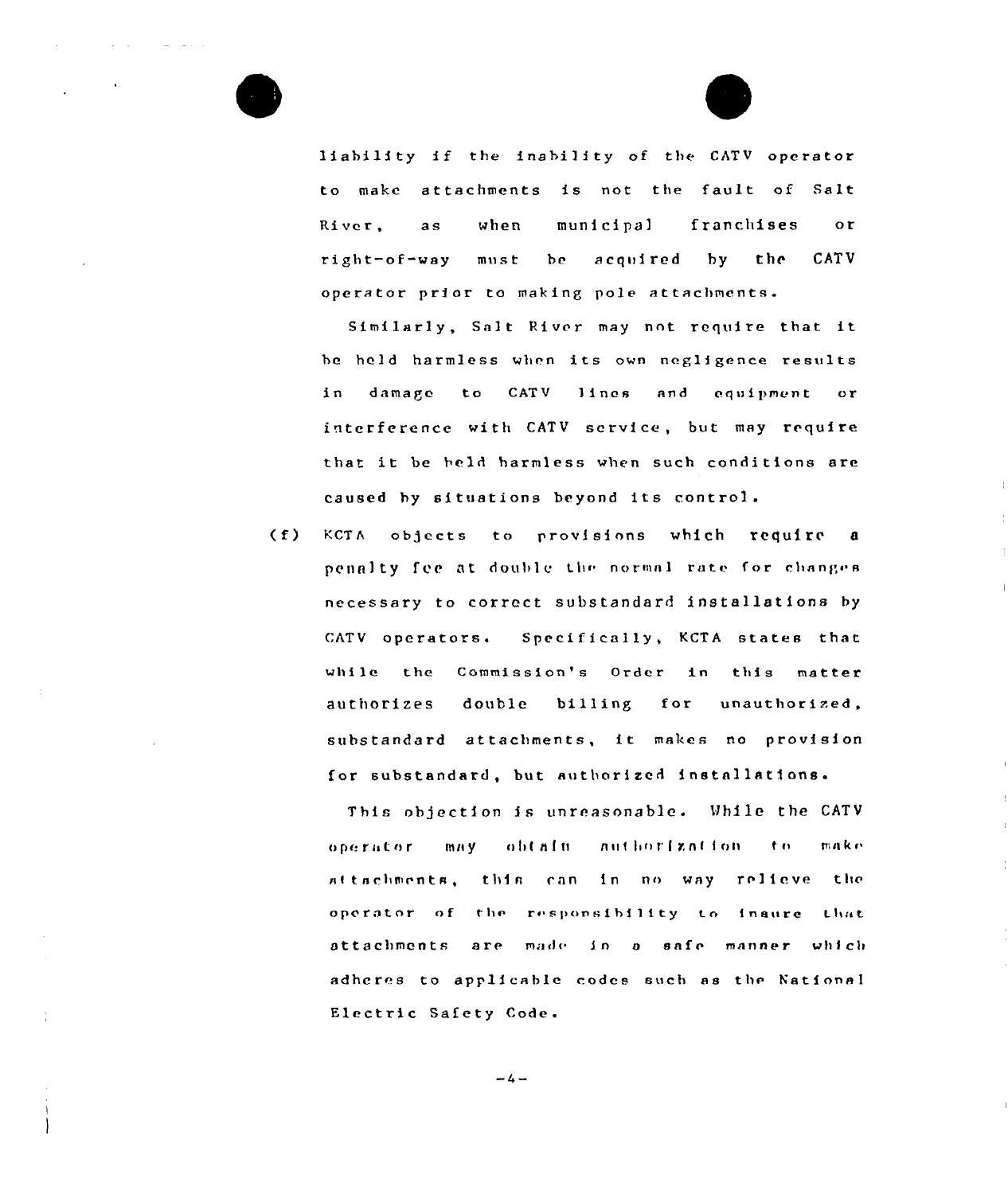

- (g) Abandonment by the Utility: Salt River's provision allowing the CATV operator only 48-hours' notice when it desires to abandon a pole is unreasonable. The CATV operator should be informed of such abandonment as soon as possible, but in any event should have at least 30-days' notice if no other pole is available or planned to be installed by Salt River.
- (h) Abandonment by the CATV Operator: Salt River's tariff provision requiring the CATV operator to pay rental for the then current year is unreasonable. Just as with any other customer, the CATV operator can only be held responsible for rental for the then current month when the CATV operator abandons the po]e.
- (i) Salt River's tariff proposes that it may terminate service to the CATV operator if the hi11 is not paid within 20 days of the mai1ing date. The tariff should he amended to conform to the. Commission's regulations concerning discontinuance of service to electric customers.

2. Salt River should be allowed to substitute 1982 Annual Report information to adjust its annual carrying charge, if the information is available and filed with the Commission.

3. Salt River's calculation of its annual carrying cost should be modified to exclude interest expense as this is covered by the "cost of money" component.

 $-5-$ 

- - - - -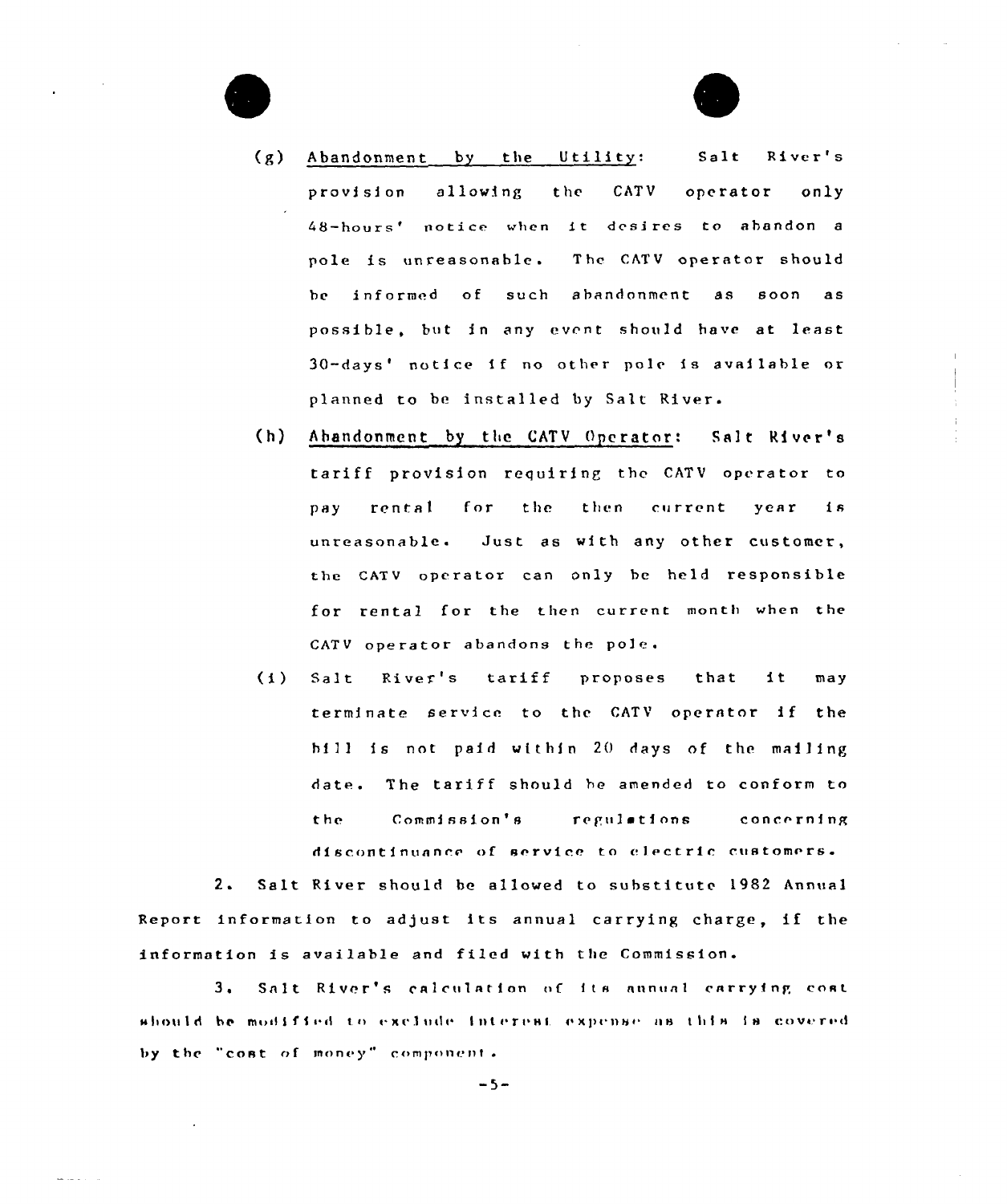4. KCTA objected to Salt River's calculation of its pole attachment rates which was based on investment over the past 30 years. KCTA's objection is reasonable. Salt River's calculation should be modified to include fully embedded costs.

5. KCTA objected to Salt River's calculation of its anchor attachment rates which did not consider the current and embedded costs of 30-foot poles. KCTA's objection is reasonable. Therefore, Salt River's calculation should be modified to consider current ard embedded costs of 30- to 45-foot poles.

#### oRDERS

IT IS THEREFORE ORDERED that Salt River's CATV pole attachment tariff filed with the Commission on November 1, 1982, be and it hereby is rejected.

IT IS FURTHER ORDERED that Salt River shall file revised rates, rules, and regulations governing CATV pole attachments with the Commission within 30 days from the date of this Order, and that the revised rates, rules and regulations shall conform to the findings of this Order.

IT IS FURTHER ORDERED that Salt River shall file detailed workpapers supporting its revised rates at the same time it files its revised rates, rules and regulations.

 $-6-$